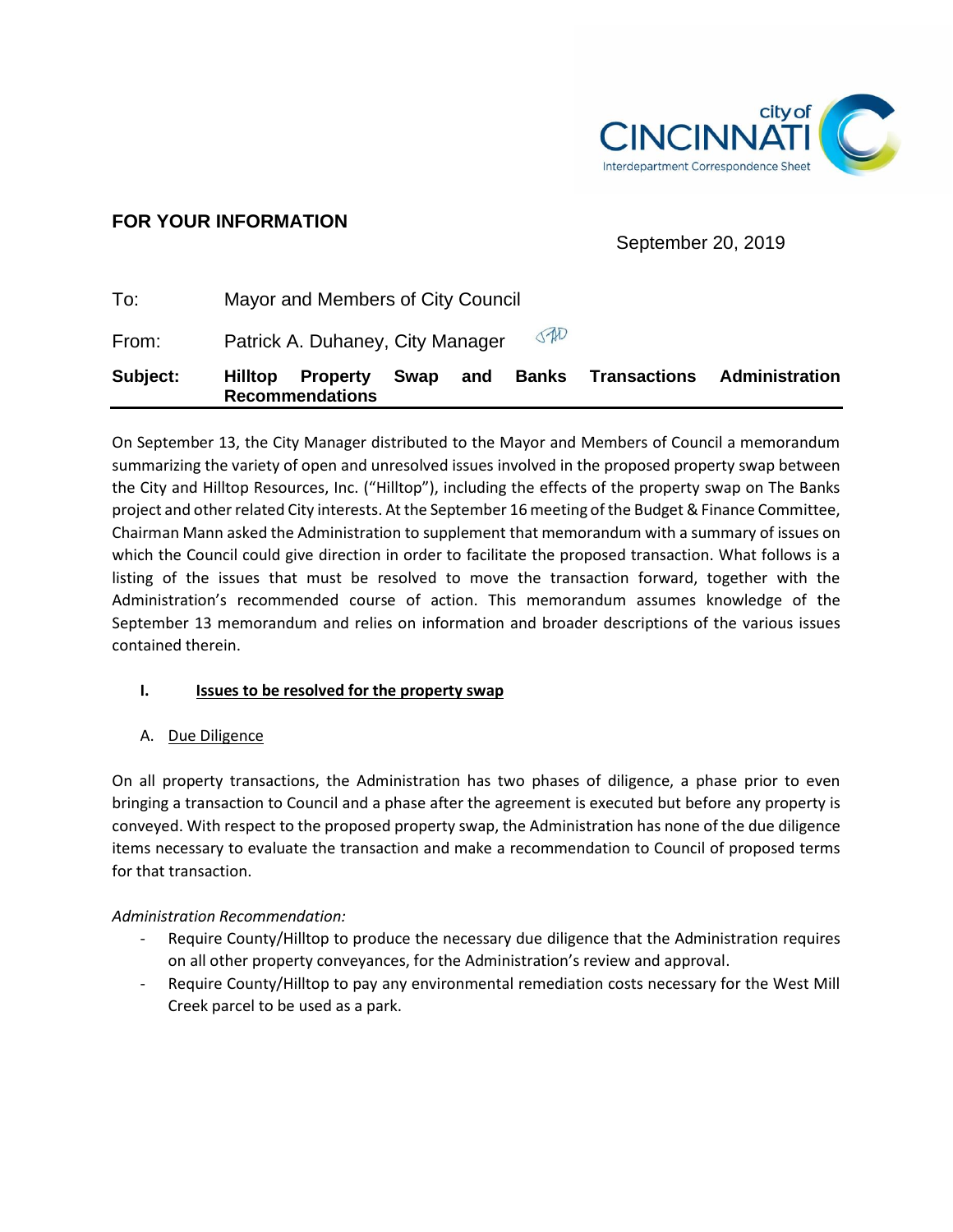#### B. CBT Lease

The City and Cincinnati Bulk Terminals, LLC (including its affiliate Port of Cincinnati, LLC, collectively, "CBT"), presented a term sheet to Hilltop to sublease the parcel to the east of the Mill Creek, South of W. Mehring Way (the "Eastern Mill Creek Parcel") for a period of 40 years (the "Term Sheet"). One of the conditions of that Term Sheet is an upfront payment of \$500,000 from Hilltop to CBT (in addition to annual rent of \$100,000). All payments under the Term Sheet are from Hilltop to CBT and such Term Sheet includes no payments from the City to CBT. CBT has indicated to the Administration that it is unwilling to reduce its footprint on the property leased to it from the City east of the railroad bridge.

# *Administration Recommendation:*

- Require County/Hilltop to negotiate directly to obtain CBT consent to lease termination with respect to the Eastern Mill Creek Parcel, within parameters established by the Administration.
- Require County/Hilltop to pay any costs associated with the lease termination for the Eastern Mill Creek Parcel.
- C. Valley Asphalt

Valley Asphalt provides a substantial amount of asphalt to the City. In the event that Valley Asphalt ceases to operate, the City will (i) pay approximately \$75,000 more per year and (ii) incur additional costs because of the wear and tear on City equipment, increased travel time for City crews, and the lack of other suitable alternatives in the city.

#### *Administration Recommendation:*

- Require that any proposed transaction does not interrupt the operations of Valley Asphalt until a suitable replacement is rebuilt in the City.
- In the event that the proposed transaction causes Valley Asphalt to cease operating, Hilltop and/or the County must reimburse the City any increased costs borne by the City arising from Valley Asphalt's closure.
- D. Noramco

Noramco is currently operating on (i) the western Mill Creek parcel Hilltop is proposing to swap for the Eastern Mill Creek Parcel and (ii) on the Sixth Street Yards that Hilltop also has a purchase option on. This swap, as proposed, may therefore result in the loss of Noramco jobs. The City Administration does not, as a matter of practice, bring projects to City Council for consideration that would result in a net loss of jobs and associated earnings taxes.

#### *Administration Recommendation:*

Require County and/or Hilltop to find a suitable site for Noramco to relocate within the City limits and to cover all costs associated with Noramco's relocation.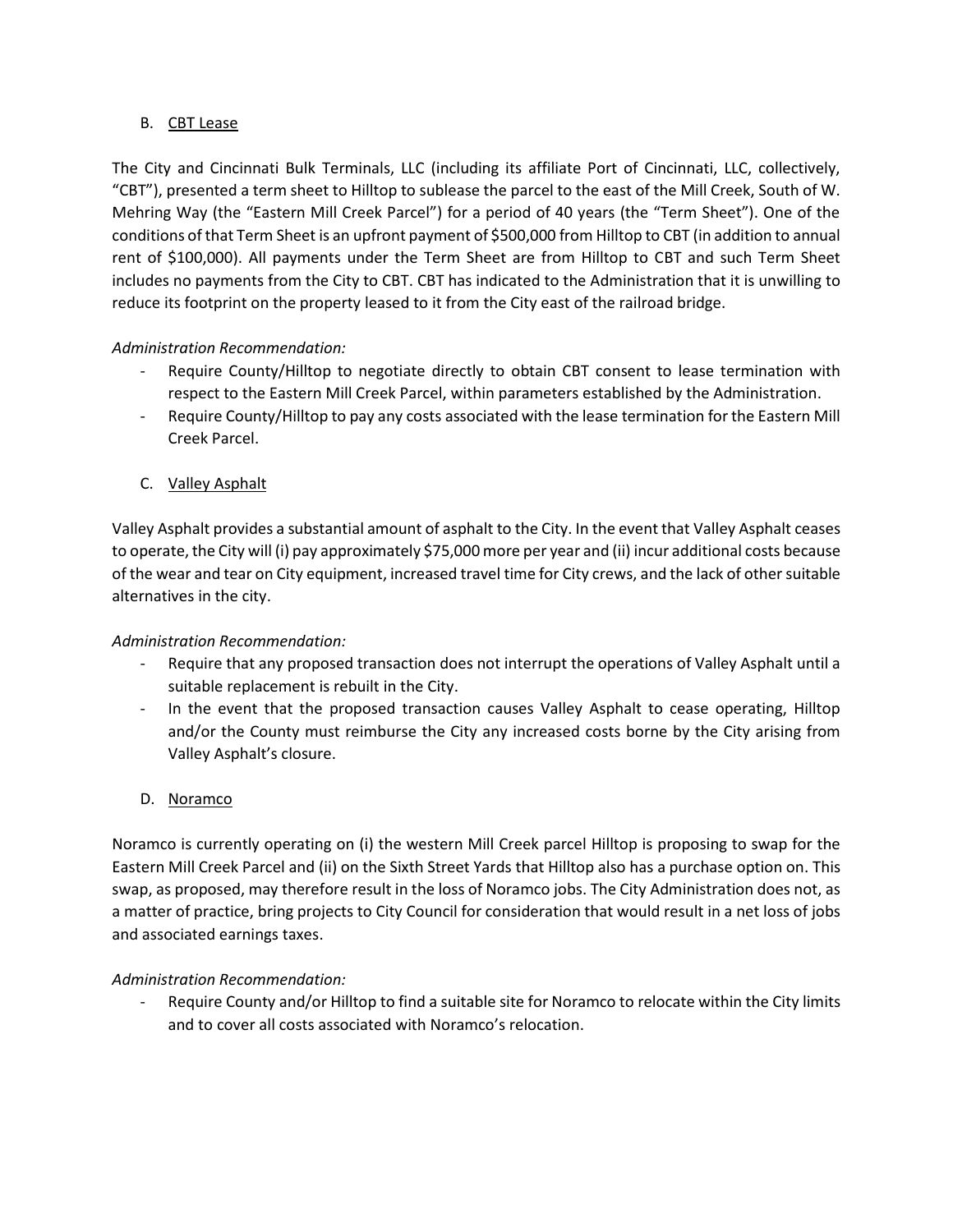# E. Additional Financial Impacts to the City

The City currently is collecting rent from the lease with CBT for the Eastern Mill Creek Parcel in the approximate amount of \$36,000-\$41,000 per year. In the event that additional property subject to CBT's leases is transferred, the annual amount foregone by the City increases.

# *Administration Recommendation:*

Identify what services these foregone revenues are funding and, if necessary, require that the County and/or Hilltop compensate the City for this shortfall.

# **II. Issues to be resolved for the Music Venue, Lot 23 Park, and Bengals-County MOU matters**

# A. Music Venue

The Administration remains in collaborative and productive negotiation with the CSO/MEMI, County, and Park Board. Remaining major issue of negotiation is how to fund City's incremental maintenance costs for the new Lot 23 park. A ticket fee will cover a certain portion of this cost. City position is this gap should in part be covered by a Common Area Maintenance ("CAM") charge paid by all other private owners on The Banks. CSO/MEMI proposes the admissions tax generated by the venue be diverted from the City's General Fund to park maintenance.

#### *Administration Recommendation:*

- Maintain position that park maintenance costs should be covered by ticket fee and the CAM charge.
- B. Extension of Smale Riverfront Park on Lot 23 Base Park only

The current cost estimate for the "base park" finish of Lot 23 is \$4,641,029. CSO/MEMI has committed to fund \$1,450,000 of this amount. This portion of the project therefore needs an additional \$3,191,029 (in the current negotiations, the City has so far been willing to commit \$1,450,000 of this total gap). The Park Board has expressed concern to the City Administration about where these funds will come from. While the cost to construct the Lot 23 park is an eventual future City obligation under the Banks agreements, the timing of this obligation is being significantly advanced by this project.

# *Administration Recommendation:*

- Because the City's obligation to fund has been advanced by the music venue project, require all the interested parties and beneficiaries of the Park - CSO/MEMI, County, Park Board, Parks Foundation, and City - to share the total cost of moving forward now.
- C. Concern regarding Army Corps of Engineers funding for Smale Riverfront Park

The City is eligible for \$15MM in federal matching funds for local funds spent on the infrastructure in Smale Riverfront Park. To remain eligible, City and County must execute a MOU with the Army Corps of Engineers before construction begins on any infrastructure spending for which a match will be sought, as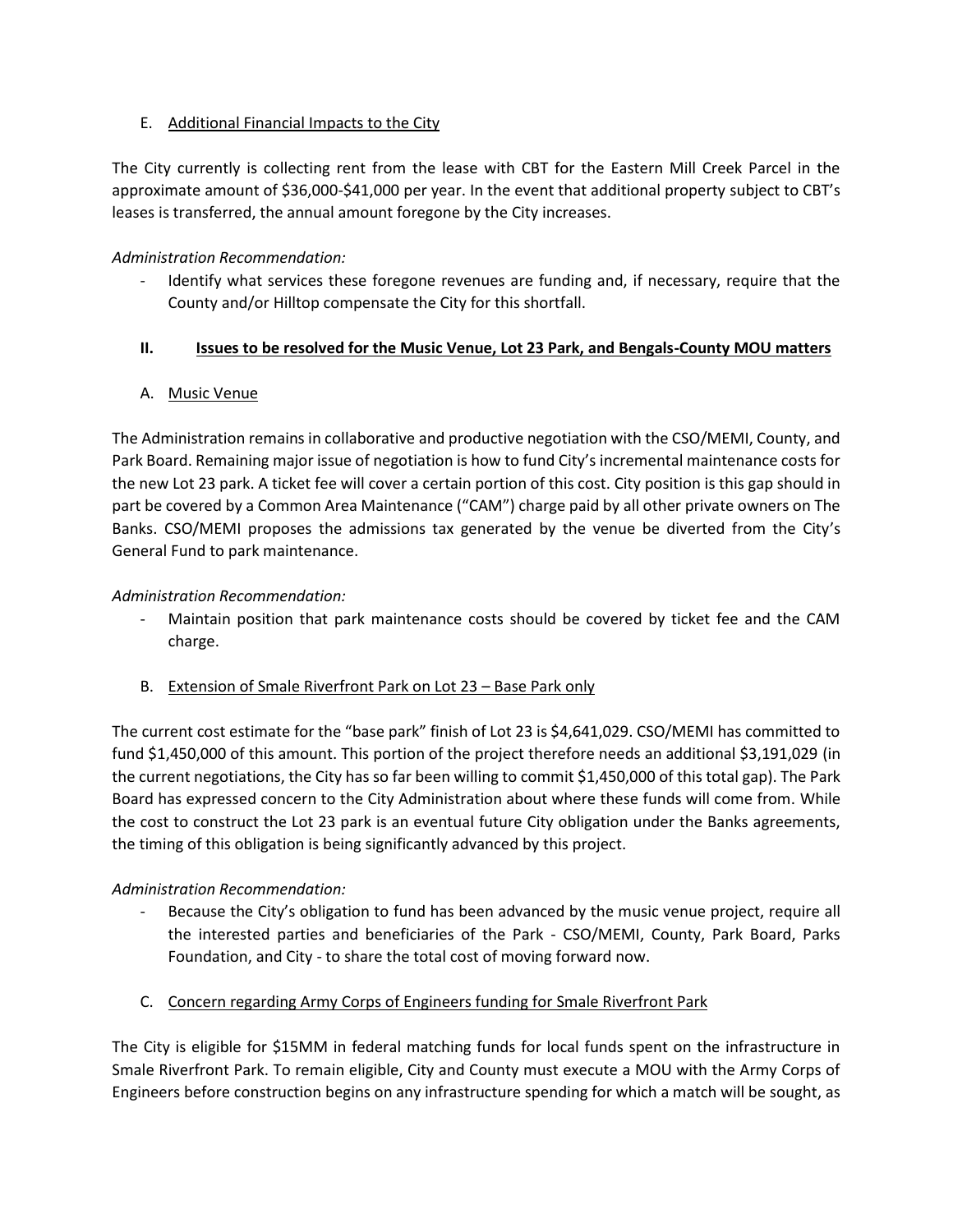the Administration has repeatedly conveyed to the County. Recent County actions in independently initiating certain construction at The Banks raise eligibility concerns.

#### *Administration Recommendation*

- Administration to confirm continuing eligibility with Army Corps of Engineers (currently in process).
- If County actions result in any loss of eligibility, require County to replace any lost federal funding.
- D. Effect of 3,200 surface parking space commitment in County-Bengals MOU

The Administration has yet to hear or receive a concrete description of how the County intends to meet this new requirement beginning in 2021. Based on written and verbal statements of County representatives, as well as publicly-available information regarding existing surface parking capacity in County and City-controlled lots in the area around the stadium, it appears to the Administration that County compliance will require some combination of the City's Crosset Lot and the remaining Banks project development lots (Lots 1, 13, and 25). The Administration is opposed to dedicating the City's Crosset Lot to this purpose – and foregoing the revenues that lot would generate – under any circumstances. The administration also opposes dedicating any of these lots to permanent surface parking because that contradicts both the clear, community goals and expectations for The Banks project and the administration's general goal of dense, urban development in the City's core.

# *Administration recommendation:*

- Require the County to either demonstrate in writing with specificity a plan to provide the required 3,200 surface parking spaces without use of either the Crosset Lot or Lots 1, 13, and 25, *or* amend the Bengals-County MOU to either remove the 3,200 surface parking space requirement entirely or limit it to the Hilltop site and other County-controlled, non-Banks project surface lots
- E. County position that Crosset Lot must remain under control of Bengals for duration of Lease

In a showing of good faith partnership, the City has been willing to forego game day control of the Crosset Lot revenues until the completion of the street grid, which will occur when Lots 23, 27, and 28 are constructed. The County is seeking to keep those game day revenues with the Bengals for, it appears, the duration of the Bengals Lease.

#### *Administration Recommendation:*

- Continue asserting control over Crosset Lot upon completion of the street grid. While generating game day revenue from the lot, the City will also then be able to assess the development potential of certain portions of the lot.
- F. Concerns regarding possible new Banks design guidelines

The County-Bengals MOU commits the County, Bengals, City, and Joint Banks Steering Committee to a design review process that will require consent of the Bengals to any changes. This process also explicitly references preservation of sight lines from the stadium. The Administration is concerned the ability of the